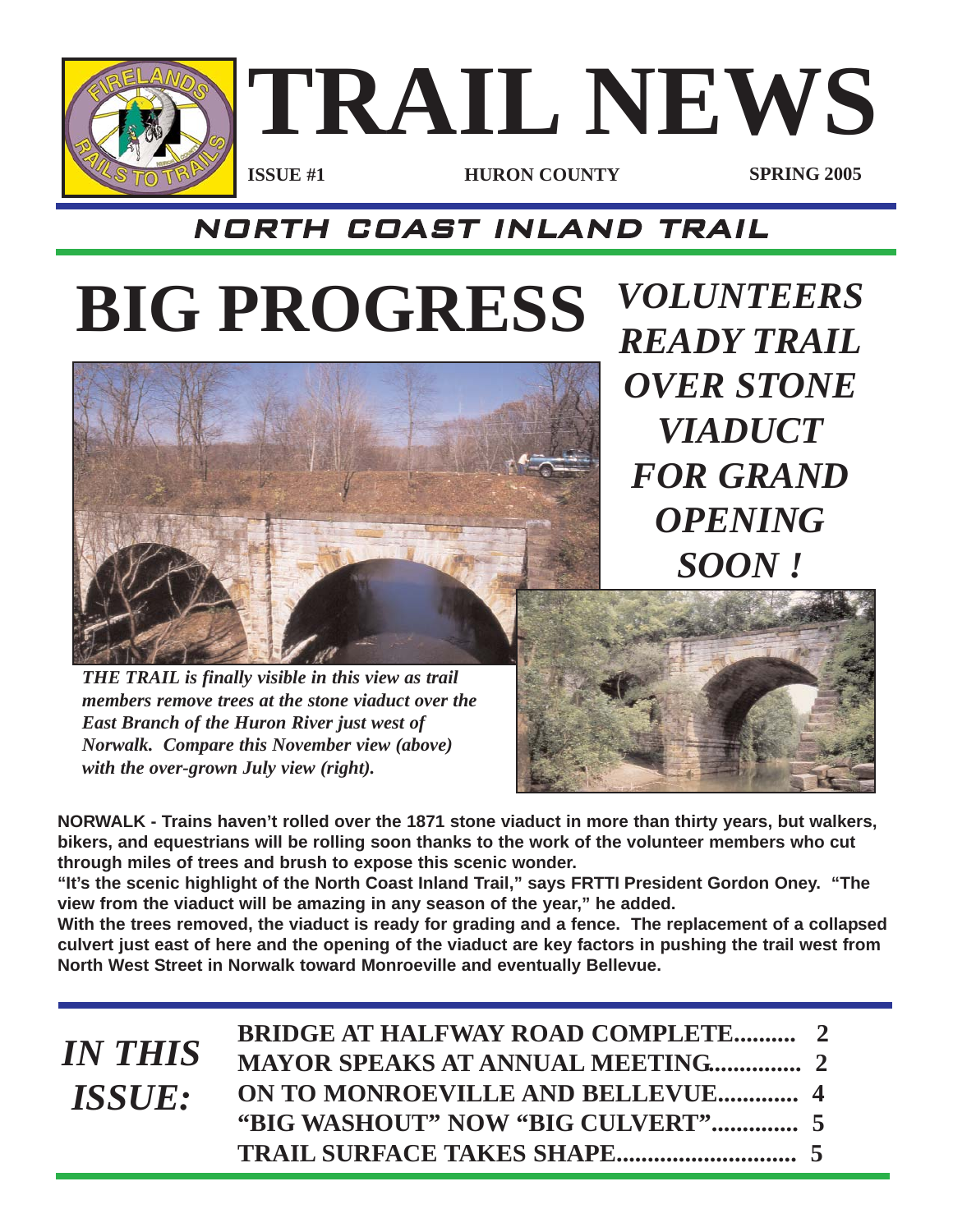#### *MAYOR LESCH SPEAKS AT ANNUAL MEETING*



Firelands Rails to Trails was fortunate to have Norwalk Mayor Sue Lesch as the speaker at the Annual Meeting on February 2, 2005 at Berry's in Norwalk.

She started out by saying she and her husband, Al, enjoy riding a tandem bike on Ohio's bike paths. One of the more valuable things they've learned is that when taking a ride on a long trail, like the B&O Trail at Mansfield, you should make allowance for the return trip. You can't expend all your energy outbound!

The Mayor's remarks indicate she is very aware of the need to have a trail through (or around) Norwalk as part of the North Coast Inland Trail. She noted Uptown merchants have spoken of the desire to get a trail into the area. The Mayor also told of the many citizens who had discussed of the need for enhanced open space, walking paths, and bike paths during the public forums as a prelude to Norwalk's new comprehensive plan. She encouraged FRTTI members to stay involved in that process.

Mayor Lesch was also frank about current economic conditions, saying "If we had extra money right now, I would add a policeman."



### **TRAIL BRIDGE COMPLETED AT HALFWAY ROAD**





*Oh what a beautiful bridge!* **Thanks to many hours of volunteer labor, FRTTI now boasts a bridge so well done people would swear it was professionally constructed.**

The bridge project started on a hot summer day with the pouring of bridge beams in concrete forms filled with rebar. While the beams were curing, Mallory Clemons performed the dirt excavation that allowed us to set the beams. Joe Wilhelm hauled a truckload of large stone that volunteers manually put in place to reinforce the banks. The next step was to pay Ohio Edison to turn off the power lines above to allow Aber's Crane Service to carefully place the beams with an 85-ton crane. Special drills and epoxy were used to set the bolts that hold the sturdy wooden railings to ensure the safety of trail users. This project has been in development stages for over two years and is now finally complete. Special thanks to our volunteers for their hard labor and everyone that donated financially to make this important bridge a success.

### **VOLUNTEER BRUSH CUTTERS MAKE PROGRESS AND NEW FRIENDS**

They come from all walks of life - but all want to walk the same path...the North Coast Inland Trail. A January snowstorm was no match for this group of volunteers, which included a teacher, a railroad conductor, an electrician, a military veteran, a nurse, a sales rep, a part-time farmer, a retired art teacher and other trail group members.

"Work Day" tasks on the trail vary as much as the weather, but one thing is constant: A lot of work gets accomplished and strangers leave as friends.



WELL FED after a delicious breakfast at the Monroeville Knights of Columbus, these volunteers cut through nearly a half mile of trees and brush in a matter of a few hours as the trail is cleared just west of Rt. 547 toward Bellevue.

#### **2** NORTH COAST INLAND TRAIL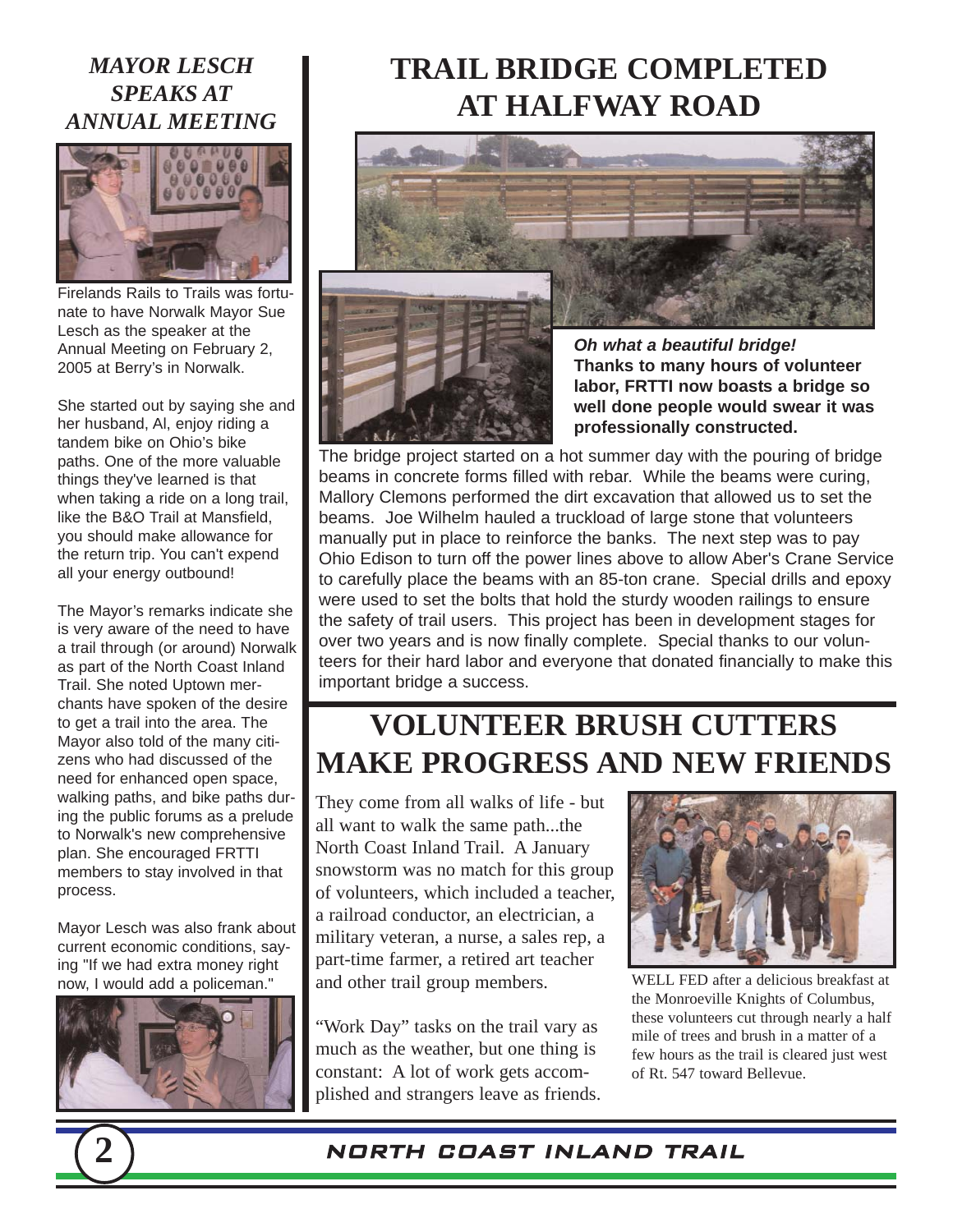### **HEALTH AND FITNESS NEWS** by Michelle Skinn

#### *Healthy Reasons to Support Rails to Trails*

Rail-trails create healthy recreation opportunities by providing people with attractive, safe, accessible and no-cost places to cycle, walk, hike, jog or skate. Trails help people of all ages incorporate exercise into their daily routines by connecting them with places they want or need to go; facilitating active, healthy communities.

In a recent report on causes of death for Americans, the Centers for Disease Control and Prevention (CDC) addressed the national public health crisis stemming from physical inactivity. Most Americans make the connection between exercise and health, but many people still lead sedentary lives. According to the CDC report, 400,000 deaths in the U.S. in 2000 were related to poor diet and physical inactivity. These numbers were rivaled only by tobacco use at 435,000 deaths - a narrow margin. The study concluded, "Poor diet and physical inactivity may soon overtake tobacco as the leading cause of death." The alarming national statistics point to a growing health crisis that impacts Americans of all ages in urban and rural settings.

Fortunately, the human toll and the economic costs of inactivity are avoidable. The U.S. Surgeon General recommends moderate physical activity -- 30 minutes a day, five days a week -- to combat the threat of diseases including high blood pressure, coronary heart disease, Type 2 diabetes, certain forms of cancer and depression. In addition to the U.S. Surgeon General, the American Cancer Society and the American Heart Association have joined forces to educate people on the importance of exercise in significantly reducing the instances of heart disease and some types of cancer.. The National Center for Chronic Disease Prevention and Health Promotion (CDC) trumpets the positive impact trails can have on the overall health of their users.

Rail-trails provide ideal settings for enjoyable recreation and regular exercise like walking the dog, biking and roller blading. Individuals must choose to exercise, but communities can make that choice easier by providing attractive and safe networks of sidewalks, bikeways and trails for people to use.

*Adapted from a Rails Conservancy article. For more information on how Trails can impact your personal and our community's - health, visit their website: http://www.railtrails.org/*





### **WORTHY OF RECOGNITION...**

Firelands Rails to Trails is an all-volunteer organization. As such, everything that gets done is the result of someone stepping forward as if to say "I'll do that". We had a lot of folks step forward in 2004. Some, among many, that stood out were:

*Paul Douglas* volunteered to put together a database for all of our Members, Friends, and Prospects information. Now we finally have a database that can be built upon as our organization grows.

*Rich Libbee* came forward, riding on his Steiner, saying "I can do that mowing". And he proceeded to keep the grass and weeds in check during the summer 2004.

*Larry McGlinchy* gave invaluable advice for the design and construction of the bridge at Halfway Road and for the replacement of the large culvert near Northwest Street.

*Fred Deering* has been a trails leader in Northern Ohio for many years. He has continued to be a most effective spokesman for us, in addition to opening his billfold for FRTTI.

*Joe Mantey* came to us with computer skills, publications experience, and a laser printer saying "Yes, I can put together a new brochure and newsletter, and in color". You see it now!

Aren't we fortunate to have folks like these to keep things moving forward!

HURON COUNTY'S RECREATIONAL TRAIL **3**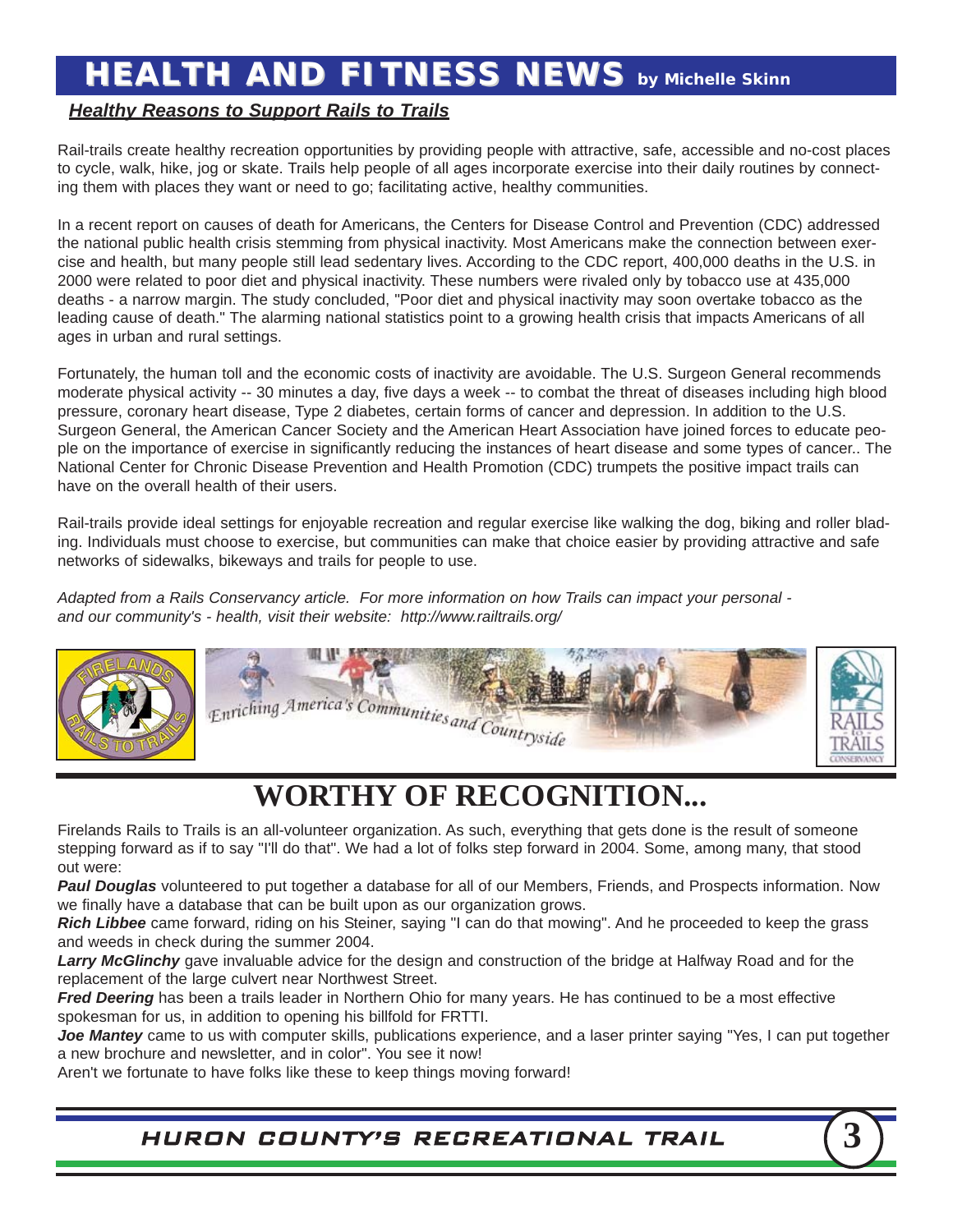### **MONROEVILLE: FULL STEAM AHEAD**



A fresh snowfall blanketed the roof of the "Bridge of Dreams" (left) on the inspection tour by FRTTI members. This covered bridge will serve as the basis for design of the Huron River Bridge (right) at Route 99 in Monroeville.

**On January 30th, three of our members, Gordon Oney, Stan and Colleen Bernhardt, took a road trip to Knox County. The purpose of this trip was to photograph and gather information on the construction of the covered bridge known as the "Bridge of Dreams."**

**Upon arriving at our destination near Brinkhaven, we were met by Bill Crawford, the gentleman who was the driving force behind the construction of the covered bridge. The "Bridge of Dreams" is 366 feet in length and has a twelve foot wide inside measurement. It is constructed on large steel girders remaining from railroad days, very similiar to what we have at Monroeville. The bridge provides safe transportation for hikers, bicylists, horsemen, and horses and buggies of the Amish commumity, over the Mohican River.**

**The information gathered on this trip will be used for inspiration and to help our group plan and construct a covered bridge over the Huron River at Route 99 in Monroeville - another scenic highlight on the way to Bellevue.**

### **DID YOU KNOW ???**

*The North Coast Inland Trail crosses four bridges between Norwalk and Monroeville...two of which are over 100' long. In addition, there are only two road crossings, making this section of trail one of the most scenic and safest recreational trails in Ohio. The North Coast Inland Trail is a nature-lover's delight. It passes through dense hardwood forests with abundant wildlife and foliage and provides panoramic vistas across Ohio's wide open spaces. The trail is also a vital economic asset to the area and provides a unique recreational link among communities.*

### **TRAIL HISTORY**



### **TIMELINE**

**1853:** Toledo, Norwalk & Cleveland Railroad completes line through Norwalk

**1869:** Lake Shore & Michigan Southern RR assumes operation and expands Norwalk Locomotive Shops **1914:** New York Central empire merges the Lake Shore & Michigan Southern

**1919:** Norwalk Locomotive Shops Closed; Line through Norwalk becomes a secondary branch line

**1968:** NYC and Pennsylvania RR merge and form Penn Central - soon to be bankrupt **1973:** Penn Central abandons "The Norwalk Branch" through Huron County

**1974 to 1999:** Nature reclaims the line as a hardwood forest takes over

**2000:** Firelands Rails to Trails, Inc. is chartered and organized

**2000 to 2004:** FRTTI bikers, hikers and equestrians become lumberjacks and clear miles of overgrown trail **2005:** Norwalk to Monroeville scetion of the North Coast Inland Trail to officially open



#### **4** NORTH COAST INLAND TRAIL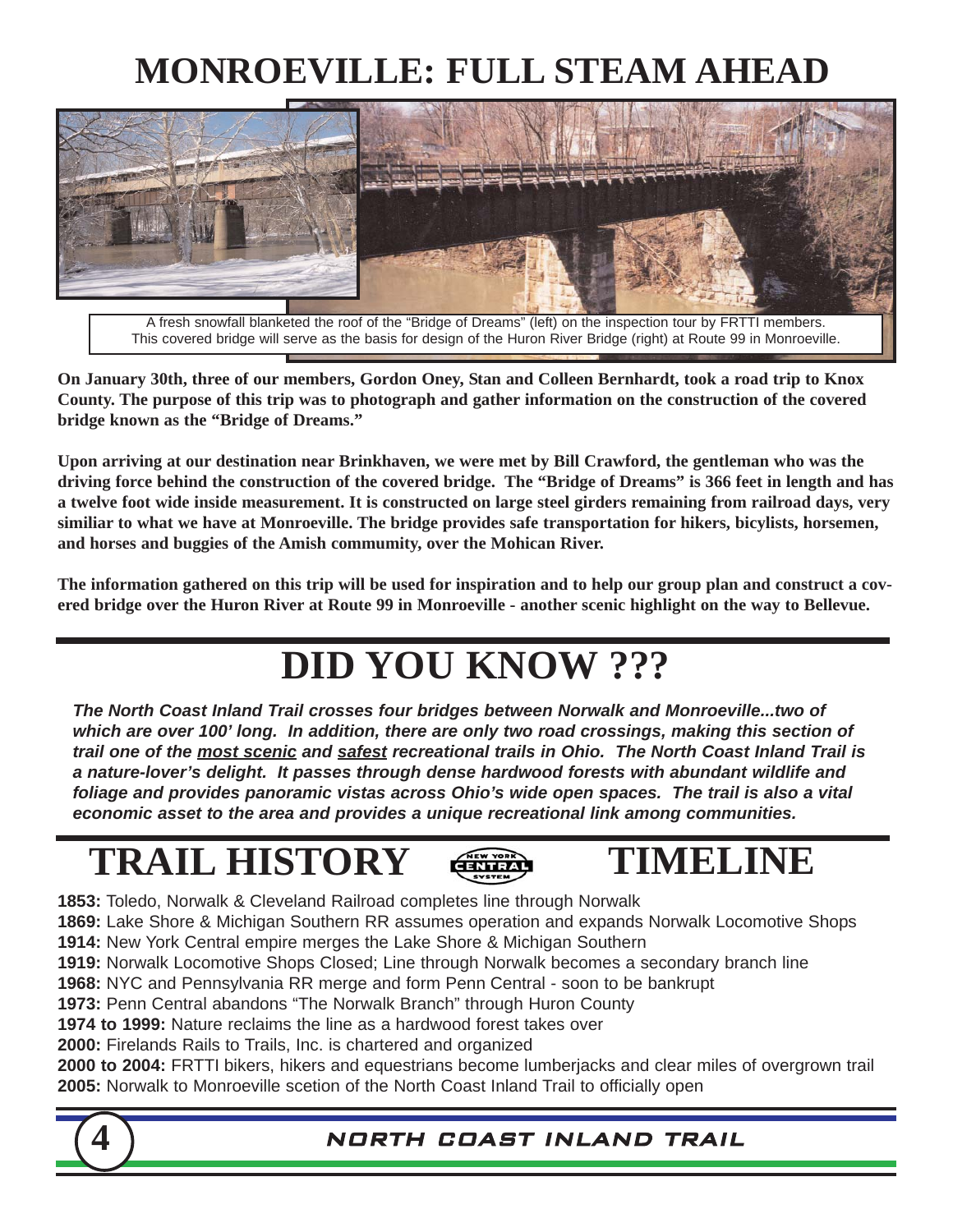## **BIG CULVERT LINKS TRAIL EAST AND WEST**



In October, 2004, a major hurdle to opening the Norwalk to Monroeville section of the North Coast Inland Recreational Trail was overcome.

This hurdle was the replacement of the Northwest Street culvert, believed to be about 130 years old. It deteriorated over the years and caused the final abandonment of the line in 1973. It totally collapsed in 2004, making the trail impassable. The old culvert was a 120 foot long by 48 inch sandstone box culvert. The new culvert is a 120 foot long by 48 inch round plastic pipe.

The work was able to be completed because of a generous financial contribution by the park districts that own the property. The five days of work was accomplished by a crew from Haynes Construction, Inc. of Collins, Ohio.

### **TRAIL SURFACE READY FOR CRUSHED LIMESTONE**

During the course of the winter Joe Wilhelm of Monroeville has been grading the trail surface from Northwest Street toward Monroeville. This work is to create the twenty-foot wide surface that will enable parallel pedestrian/bike and horse "lanes". The parking area at Northwest Street was also enlarged and leveled to create additional trailhead space for vehicles.



*This view looking east from the stone viaduct shows the graded trail surface which will soon receive crushed limestone, trail signs, and grass berms.*

When conditions permit, after spring rains, and the soils have dried and settled, final leveling will be performed. Following that, crushed limestone will be spread and compacted where necessary to create a firm surface.

Then, fences will constructed on bridges and embankments and trail signs will be installed to prepare for a Grand Opening Celebration this Summer.

NORTH COAST INLAND TRAIL





### *A TRUE MULTI-USE TRAIL*

*WELCOME EQUESTRIANS to the only public bridle trail in Huron County!* 

When the North Coast Inland Trail opens between Norwalk and Monroeville, 8 miles (out and back) of scenic riding will be available to equestrians. The trail is actually two trails: One for pedestrians and bikers, and a parallel trail for horses.

The trail is level and dry, with three bridges and access to water at the East Branch of the Huron River. It's great place to ride or drive your horse without traveling long distances to the trailhead. The trail will be wide enough to accommodate carts or buggies. Trailer parking will be available at the Northwest St. trailhead in Norwalk and the Peru Center Rd. trailhead in Monroeville. For more information on equine activities on the rail trail please contact Joyce Dupont at jdupont@ashland.edu.



**Just what does it mean to be a multi-use trail? On a sunny February "inspection tour" it meant our two horses shared the trail with a jogger, walkers and a coyote.**

HURON COUNTY'S RECREATIONAL TRAIL **5**